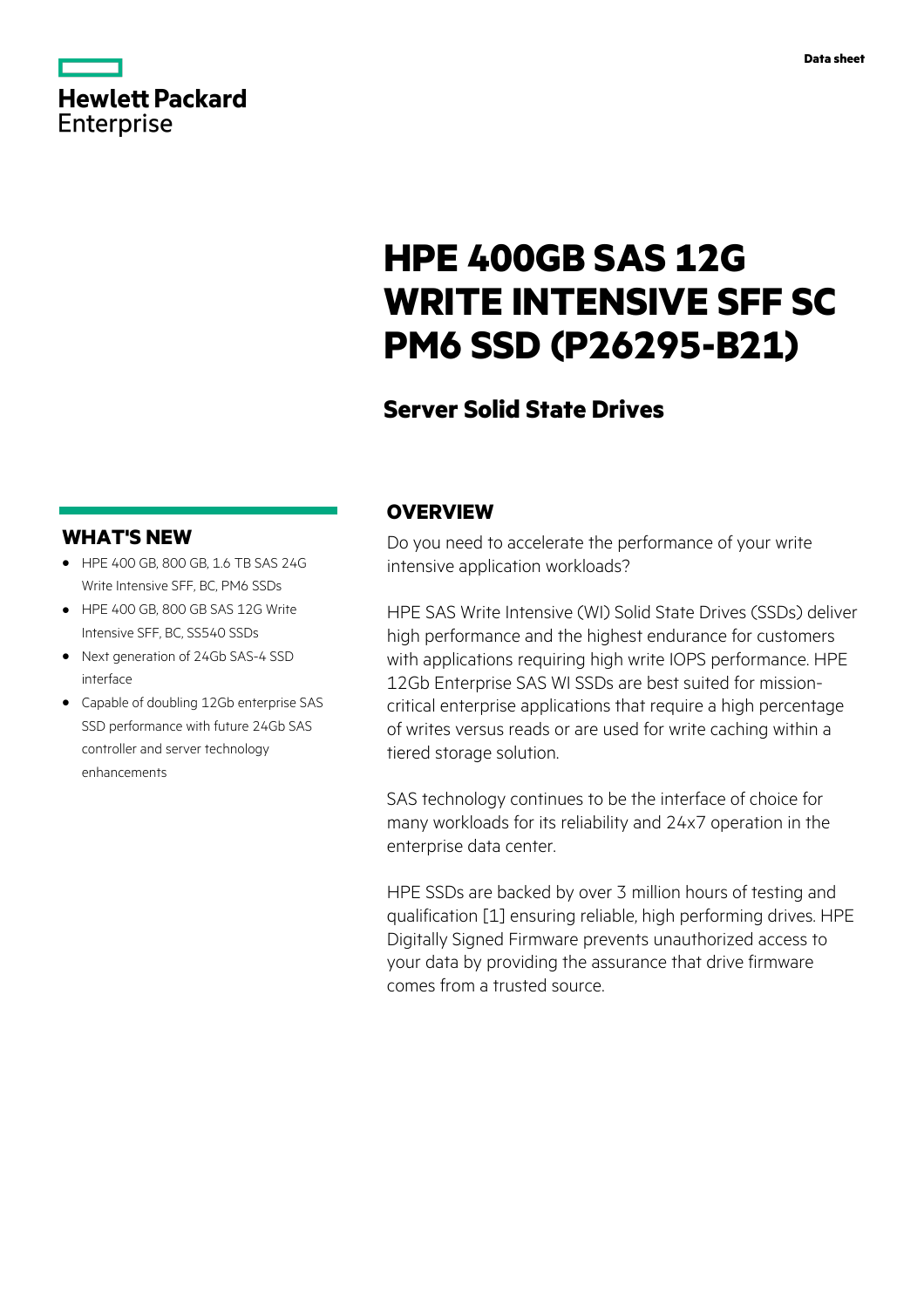### **FEATURES**

### **High Performance, Exceptional Reliability, and Efficiency for Faster Business Results**

HPE 12Gb SAS Write Intensive (WI) SSDs are ideal for software-defined storage cache tier, big data analytics and high performance compute.

Achieve higher IOPS and lower latency to enhance the performance of your data center.

HPE 12Gb SAS Write Intensive SSDs offer an endurance of 10 DWPD.

Maintain data accuracy with full data-path error detection.

Choose from a portfolio of enhanced solutions in a wide variety of capacities.

### **HPE 24Gb Enabled SAS SSDs are Capable of 2x the Performance of 12Gb SAS SSDs.**

Next Generation of SAS interface, based on the SAS-4 specification

HPE 24Gb Enterprise SAS capability relies on a complete ecosystem enablement requiring a 24G SAS controller and updated server infrastructure which is set to launch in 2021

HPE 24Gb Enterprise SAS SSDs are compatible with 12Gb Enterprise SAS ecosystem

### **Technical specifications HPE 400GB SAS 12G Write Intensive SFF SC PM6 SSD**

| <b>Product Number</b>                        | P26295-B21                                                                                                                                                                                                                                                                                                           |
|----------------------------------------------|----------------------------------------------------------------------------------------------------------------------------------------------------------------------------------------------------------------------------------------------------------------------------------------------------------------------|
| <b>Lifetime Writes</b>                       | 7.134                                                                                                                                                                                                                                                                                                                |
| <b>Endurance DWPD (Drive Writes Per Day)</b> | 10                                                                                                                                                                                                                                                                                                                   |
| <b>Read IOPS</b>                             | Random Read IOPS (4KiB, Q=16)= 150,000<br>Max Random Read IOPS (4KiB)=173,000@Q64                                                                                                                                                                                                                                    |
| <b>Write IOPS</b>                            | Random Write IOPS (4KiB, Q=16)= 125,000<br>Max Random Write IOPS (4KiB)=135,000@Q16                                                                                                                                                                                                                                  |
| <b>Power (Watts)</b>                         | 8.29                                                                                                                                                                                                                                                                                                                 |
| <b>Plug Type</b>                             | Hot pluggable                                                                                                                                                                                                                                                                                                        |
| <b>Height</b>                                | 15mm                                                                                                                                                                                                                                                                                                                 |
| <b>Product Dimensions (metric)</b>           | 21.92 x 22.86 x 14.61 cm                                                                                                                                                                                                                                                                                             |
| Weight                                       | 0.5 <sub>kq</sub>                                                                                                                                                                                                                                                                                                    |
| Warranty                                     | HPE Solid State Drives and Add-In Cards have a standard 3/0/0 warranty<br>Customer Self Repair (CSR) subject to maximum usage limitations. Maximum usage limit is the maximum<br>amount of data that can be written to the drive. Drives that have reached this limit will not be eligible for<br>warranty coverage. |